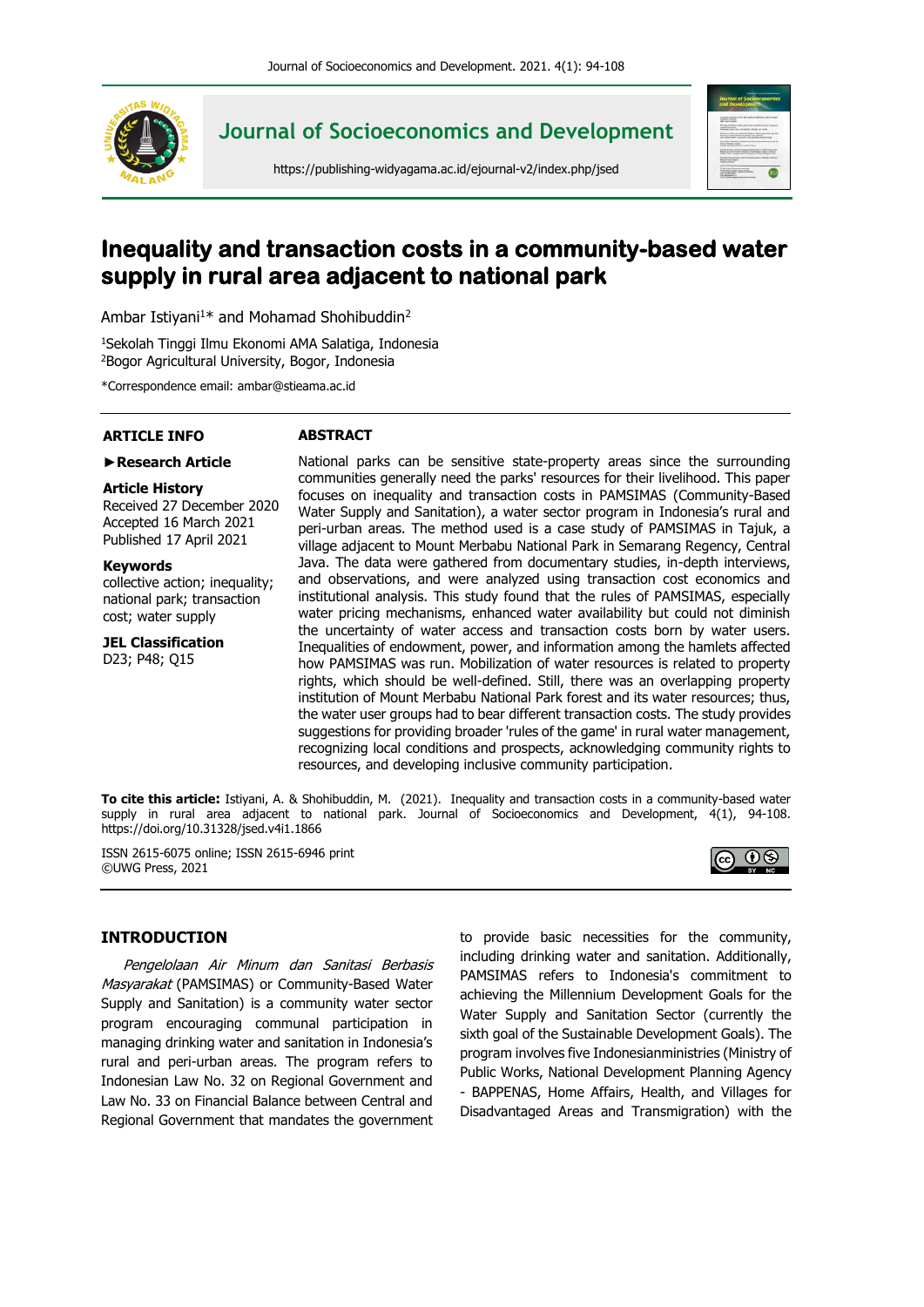supports from international donor agencies, namely The World Bank and The Australian Government Department of Foreign Affairs and Trade.

By 2020, PAMSIMAS has reached thousands of villages and peri-urban areas throughout Indonesia. PAMSIMAS I started from 2008 to 2012, targeting 7,402 rural and peri-urban areas, then PAMSIMAS II continued in 2013-2017, targeting 5,297 villages and peri-urban areas [\(The World Bank, 2014\)](#page-14-0). To achieve the target of Universal Access to Drinking Water and Sanitation in 2019, PAMSIMAS III continued to increase the number of low-income rural and suburban residents who can access better water and sanitation facilities and better hygiene practices. The World Bank reports that the institutional sustainability of the PAMSIMAS approach shows positive signs, and even 97% of regencies replicate the path outside the target communities [\(Wray, 2019\)](#page-14-1). With this success stories, this program will continue in the years to come.

Many researches and evaluations on PAMSIMAS implementation have shown success stories of the program, including increasing access to drinking water and community participation. It is now easier for rural communities to get clean water and sanitation facilities (Pratama & [Isnanik, 2018;](#page-14-2) Sitranata, 2016). This is coupled with the high utilization and maintenance of water supply and sanitation infrastructure (Fitriyani & [Rahdriawan, 2015;](#page-13-0) [Suroso, 2018\)](#page-14-3). Participation in PAMSIMAS is in the form of community involvement in decision-making and the spending of energy and money for the program's sustainability (Chaerunissa, [2014\)](#page-12-0). PAMSIMAS has encouraged success in increasing community participation in water supply and sanitation that, in fact, in some areas, the achievement of the program has exceeded the targets [\(Asminar, 2019;](#page-12-1) [Chaerunissa, 2014\)](#page-12-0).

Although many success stories of PAMSIMAS have been demonstrated by the above studies, yet other studies and evaluations also show several issues in the program implementation that need to be addressed, including water quality and inequality problems. In several rural and urban areas, clinical trials of water quality are critical because of inadequate water quality [\(Fitriyani & Rahdriawan, 2015\)](#page-13-0). PAMSIMAS implementation evaluation also shows that the development of PAMSIMAS infrastructure has not been evenly distributed [\(Suroso, 2018\)](#page-14-3). In Pati Regency, for example, only 26.85% of villages have access to the program [\(Suroso, 2018\)](#page-14-3).

Research on PAMSIMAS implementation in the areas adjacent to national parks has not been done much. National parks can be sensitive state-property areas since the surrounding communities generally need the parks' resources for their livelihood. To protect wildlife and biodiversity, state institutions restrict human access to parks, so behind the success of conservation, conflicts and violence between the state agency and community often occur (De Pourcg [et al., 2017;](#page-12-2) [Mukherjee, 2009\)](#page-13-1). The root of the conflict varies greatly, not only from the state's political priorities but also from various actors with various interests and needs [\(Sandlos, 2007;](#page-14-4) Vedeld et al., [2012\)](#page-14-5). Besides, several studies found that conservation benefits through national parks may increase local economic inequality [\(Ntuli &](#page-14-6)  [Muchapondwa, 2017;](#page-14-6) [Tumusiime & Sjaastad, 2014\)](#page-14-7). Actors with more wealth or power are more likely to have more access to the national park resources than the poor ones.

Sharing the benefits and costs among individuals in resource use is significant in collective action. The inequality of endowments may affect the distribution of benefits and costs [\(Bardhan et al., 2018\)](#page-12-3). The distribution of access rights to the common-pool resources and its benefits tends to reflect the distribution of wealth endowments, so wealthier users could benefit more from managing resources than relatively poorer users [\(Kurian & Dietz, 2013\)](#page-13-2). Economic endowments, social norms, and social perceptions such as class, caste, ethnicity, gender can also affect how resources are allocated. Unequal distribution of access rights may lead to unstable and hostile relations among individuals. Thus individuals with fewer endowments will feel uncertain about their future rights [\(Baland & Platteau, 2018\)](#page-12-4).

Understanding the performance of water sector programs requires a thorough cost analysis, not only the costs of the program implementation process but also the transaction costs involved (Laurenceau et al., [2009\)](#page-13-3)[. McCann](#page-13-4) (2013) defined transaction costs as the resource costs of creating and using policies by defining, assigning, maintaining, and transferring property rights. Meanwhile, [Ostrom \(2015\)](#page-14-8) distinguished transaction costs by comparing them with transformation activities/costs. Transformation activities change a situation into something else, such as building a water reservoir in an irrigation system. Meanwhile, transaction activities are directed at (i) coordinating transformation activities, (ii) providing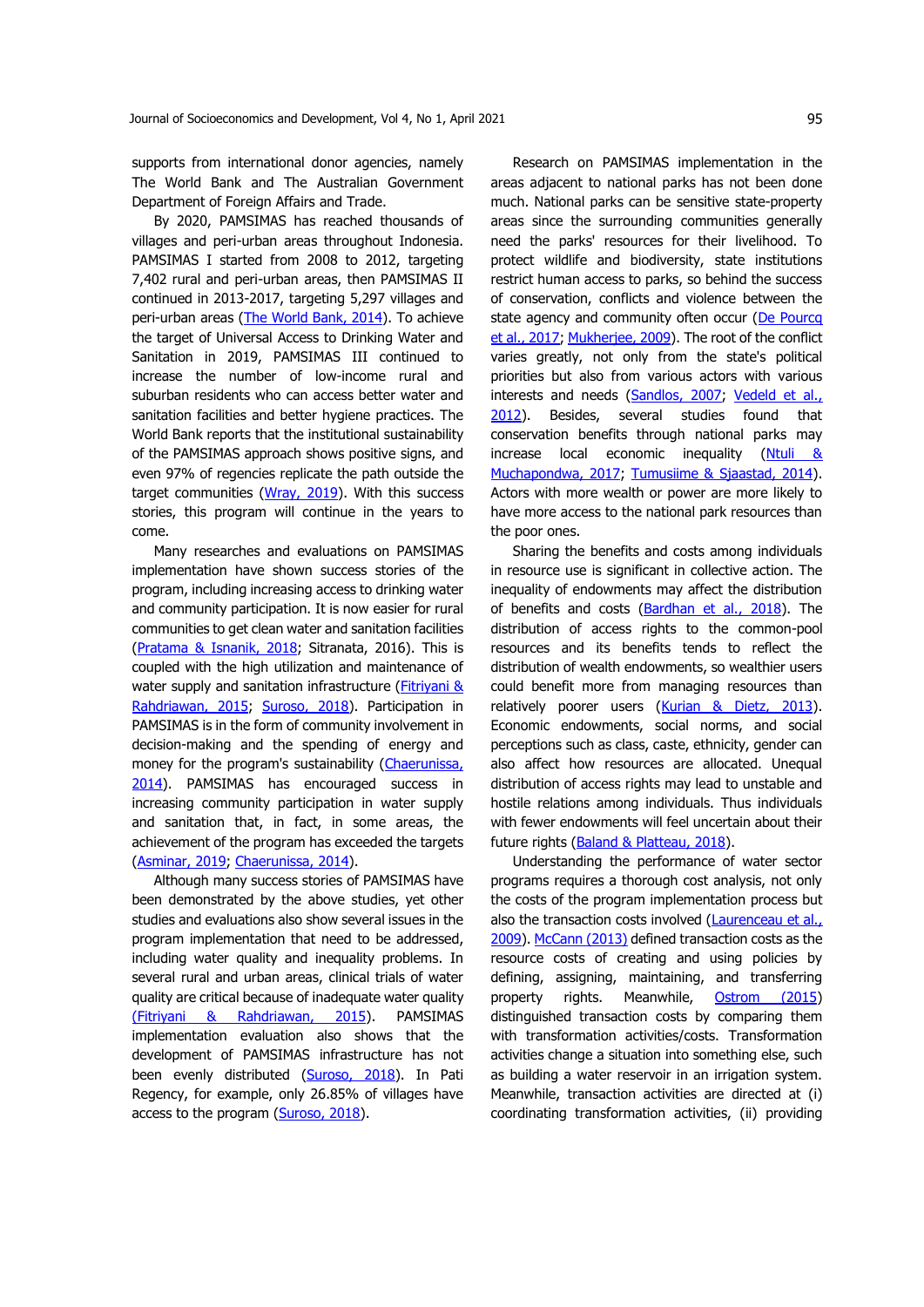information, and (iii) gaining strategic over other advantages. All transformation activities in collective action will include transaction activities, or,as some may call it, collective lobbying activities (Meinzen-Dick [et al., 2002\)](#page-13-5). They require transaction costs for which large amounts of time, money, and energy are consumed.

The focus of transaction cost economics is the disputes that may arise when individuals, characterized by bounded rationality and opportunistic behavior, are involved in contractual relationships [\(Williamson, 2019\)](#page-14-9). Relationships between individuals who do not have the same information, incentives, resources, and social norms may give rise to transaction activities and the resulting costs [\(Ostrom,](#page-14-8)  [2015\)](#page-14-8). This situation encourages some individuals to adopt opportunistic strategies to obtain unequal benefits at others' expense, namely "free ride," rentseeking, and corruption.

Many studies have widely described transaction costs addressing water management, water market, and policy on water [\(Deng et al., 2018;](#page-13-6) Nijraini et al., [2017;](#page-13-7) [Zhang et al., 2013\)](#page-14-10). [Arifin \(2006\)](#page-12-5) explicitly described the transaction costs of the upstream and downstream relations in community-based forest and water management in protected areas. However, the study has not linked the transaction costs with the problem of inequalities between actors in resources management. Inequalities are very likely to drive an increase in transaction costs, thereby reducing the level of certainty in sustainable water management [\(Ostrom, 2015\)](#page-14-8).

This study examines inequalities affecting the efficiency of transaction costs in community-based water management by taking a case study of PAMSIMAS program implementation. A better understanding of the performance of PAMSIMAS in sensitive areas like national parks will provide input for future development of the programs and public services. This study is expected to give policy recommendations, especially in improving water supply and sanitation programs in rural areas.

# **RESEARCH METHOD**

The method used was a case study of PAMSIMAS program implementation in Tajuk, a village adjacent to Mount Merbabu National Park in Getasan District, Semarang Regency, Central Java Province, Indonesia. The parts of the research problem and its relationship are stated as follows. The issue of inequality has relevance to transaction costs. Inequalities in this study are the power, endowment, and information owned by water user groups involved in the PAMSIMAS program. Meanwhile, transaction costs are costs from lobbying and negotiation activities to access water resources that built contractual relationships among water users.

Data were collected using the triangulation method. The documentary study was used to obtain data related to the general overview of the village and PAMSIMAS Program. The document sources were from the village government, the Ministry of Public Works, and Mount Merbabu National Park). In-depth interviews to obtain primary data by interviewing key respondents such as the village apparatus, national park staff, and water users in each hamlet (subvillage).Observations were done to obtain data related to the biophysical condition of the village, community socio-economic activities, and water management infrastructure.

This study used transaction cost economics and institutional analysis, considering that transaction costs efficiency is essential for all organization forms, including those involved in managing common-pool resources  $(Ostrom, 2015)$ . In this study, the said institutions were (i) the property rights regulating access to forest and water resources in the zone of the national park, and (ii) the program rules in PAMSIMAS providing coordination functions for community-based water management. It was then reviewed whether under these two institutions, water users' transaction costs to get water access becoming more efficient.

## **RESULT AND DISCUSSION**

#### **Description of The Study Area**

Tajuk Village is located on the slope of Mount Merbabu, Getasan District, Semarang Regency, Central Java Province, Indonesia (Figure 1) and has a wealth of potential resources. Mount Merbabu has about 5,725 ha of dense forest areas which consists of pines, acacia, flowers, and bushes. These forest areas are the primary and upstream catchment areas of 17 rivers in Magelang, Semarang, and Boyolali Regencies [\(Gunawan et al., 2013\)](#page-13-8). The slopes of Mount Merbabu have many springs, which release 10,055 liters/second of water, so that in a year, there is around 312.75 billion cubic meters of water. Thus, Mount Merbabu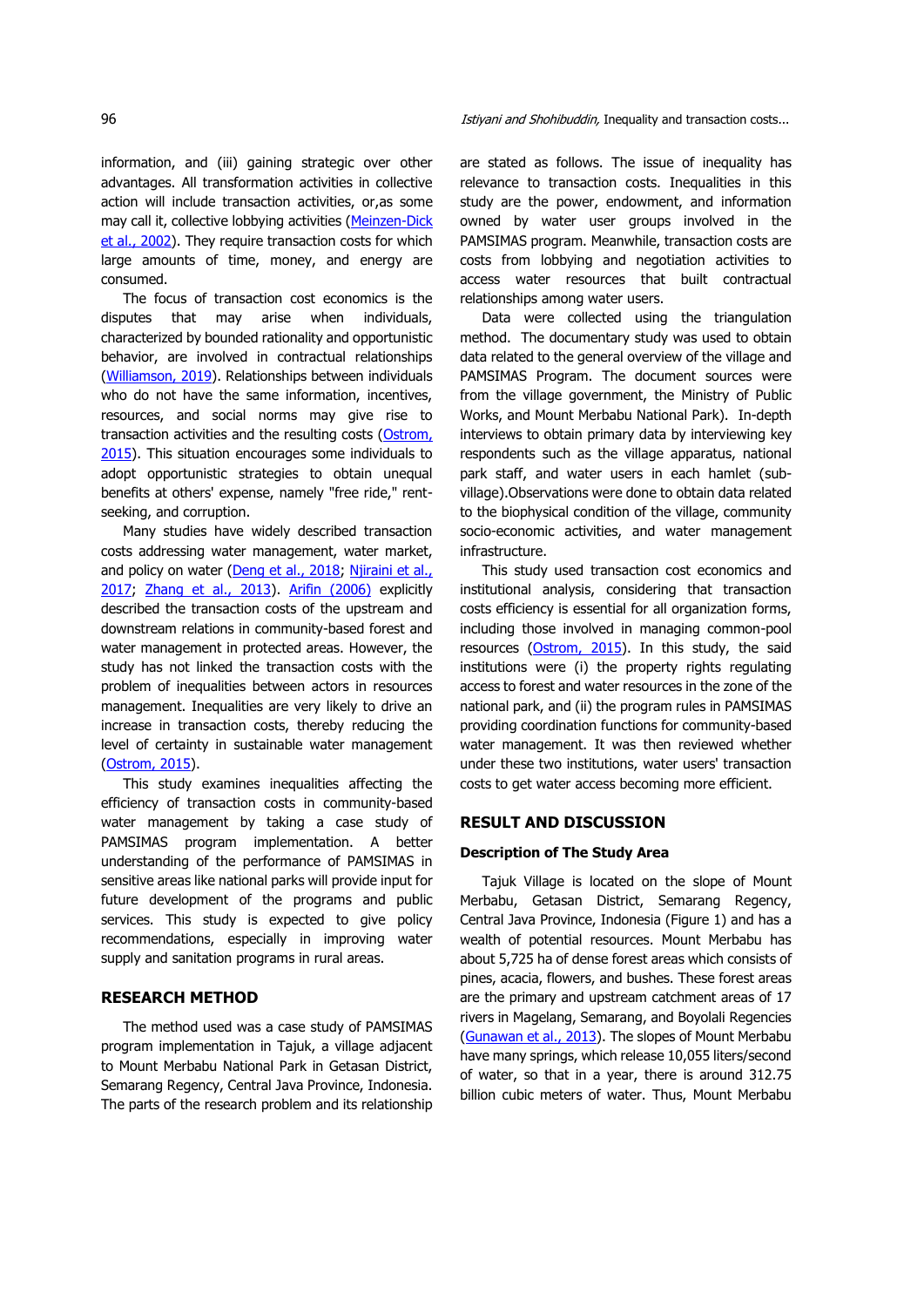has abundant water resources that the local community can utilize.

The village consists of eleven hamlets (subvillages) whose elevations range from 1,000 meters to 1,800 meters above sea level and has an average air temperature of 13 to 23° Celsius. Seven of the eleven hamlets are directly adjacent to the border of the Mount Merbabu National Park. This village has many springs located both in the village area and in the national park zone. The local community recognizes the riparian right, where every hamlet with a land boundary next to spring can fetch its water.



Figure 1. Map of the study location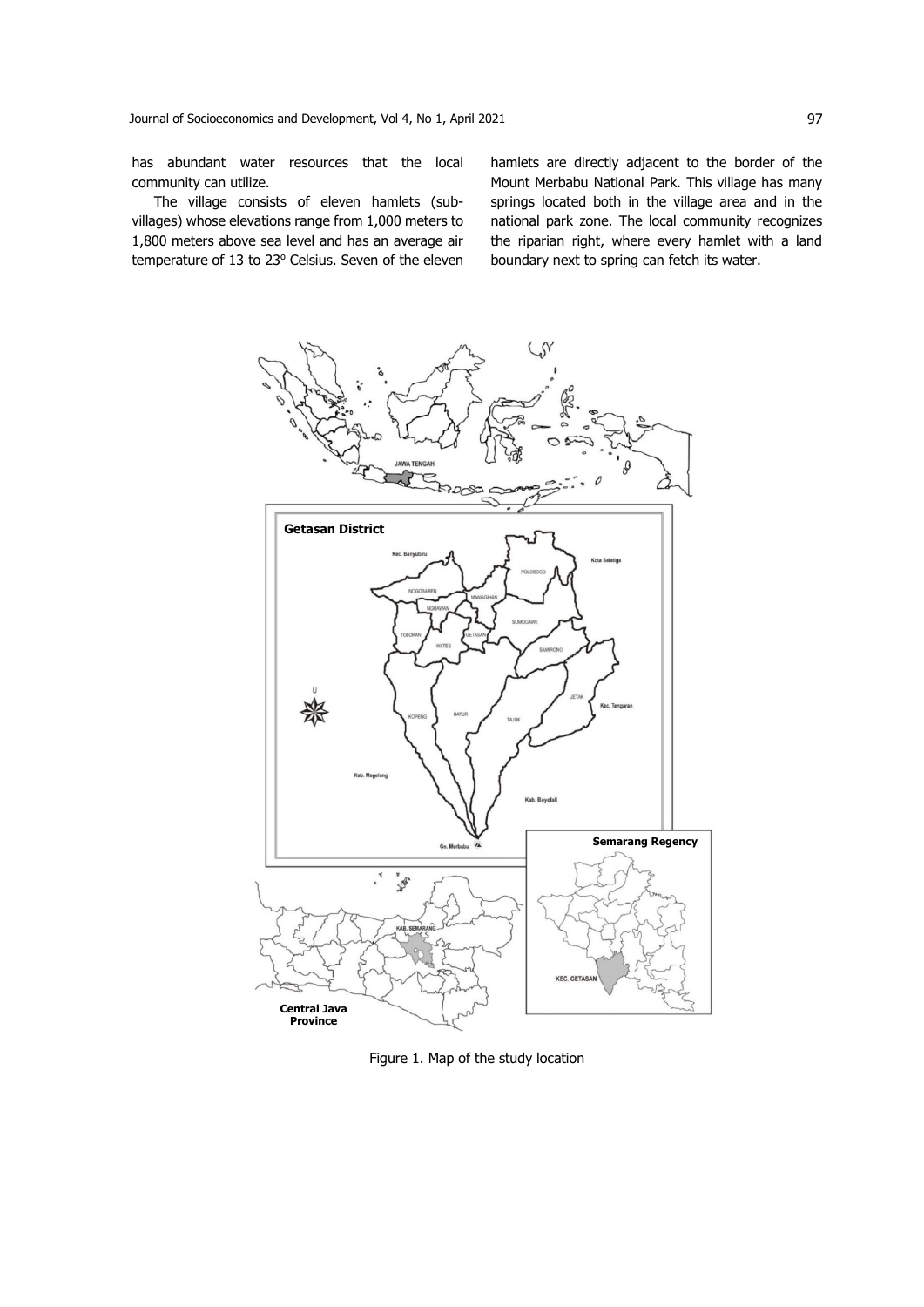|  | Table 1. Major Changes in the Property System of Mount Merbabu Forest |  |  |  |  |
|--|-----------------------------------------------------------------------|--|--|--|--|
|  |                                                                       |  |  |  |  |

| Period                  | Changes in Forest Status and its Management Institutions                                                                                                                                                        |
|-------------------------|-----------------------------------------------------------------------------------------------------------------------------------------------------------------------------------------------------------------|
|                         |                                                                                                                                                                                                                 |
| Pre-Independence Era    |                                                                                                                                                                                                                 |
| Before the 20th century | Tribal rules.                                                                                                                                                                                                   |
| 1906                    | Set as 'the forbidden forest' ( <i>hutan larangan/tutupan</i> ) by the Dutch Colonial Government.                                                                                                               |
| 1908                    | Designation of forest boundaries based on Proces verbaal van grensregeling (Berita Acara Tata<br>Batas/Notes of the Boundary) for Kedu Area (in Muntilan and Tegalrejo District) and Boyolali<br>Regency.       |
| 1915                    | Designation of forest boundaries for Semarang Regency area, including Village communities,<br>lived in the forest called <i>enclaves</i> .                                                                      |
| 1930                    | Recognition endorsement of designated boundaries as having de facto and de jure status,<br>resulting from Grensprojectkaart (forest mapping).                                                                   |
| Post-Independence Era   |                                                                                                                                                                                                                 |
| 1959-1963               | Forest management by Forestry Office at the regency level.                                                                                                                                                      |
| 1963-2004               | Forest management by Perhutani, a BUMN (state-owned enterprise) that managed most forest<br>areas in Java.                                                                                                      |
| 2004-present            | Forest management by Central Government through the Ministry of Forestry following the change<br>of forest function into national park which designated zones system with specific provisions for<br>each zone. |

Source: From various sources and interviews with local people and a staff of Mount Merbabu National Park

Most of the villagers are indigenous people, inhabiting the area for several generations, so they have strong social ties, both with fellow residents (bonding social capital) and nature. Communities depend on forest resources, such as wood for fuelwood, grass for animal feed, and water from springs located in the national park's forest zone. Around 4,007 people live in Tajuk, and mostly (87.44% of the total workforce) work as farmers or laborers. Only a small proportion of workers are fully employed in other sectors, such as civil servants, military/police officers, tailors, drivers, private sector employees, carpenters, masons, and private teachers.

Collective action for water resources management occurs independently in each hamlet. The rules that define the tasks and participation among them are developed and enforced on their own. Thus, in general, there is only one water supply system in each hamlet. Some hamlets use neighborhood groups at the local level, such as RT (Rukun Tetangga/neighborhood association) or RW (Rukun Warga/citizens association), as water resources management organizations. Several other hamlets form a special team to manage water resources.

Each hamlet's independent management is due to geographical and administrative boundaries and each hamlet's social identity. Geographical boundaries that separate the hamlets include rivers, agricultural land, and forests. The *Dusun* (hamlet) identity is more potent than village identity, even though all people live in the same village. Phrases like Wong Pulihan or Wong Kaliajeng (a native or inhabitant of Pulihan

Hamlet or Kaliajeng Hamlet) indicate a social identity embedded in their collective memory. Another social identity entrenches in their belief in the communal tradition, i.e. Saparan. Each hamlet has its own belief about a good day to celebrate this tradition that refers to their respective *Danyang* (the village founder or protector spirit)

## **Institutional Arrangement**

#### **1. Mount Merbabu National Park**

In 1980, coinciding with the World Conservation Strategy's announcement, Indonesia's government implemented the national park concept. The criteria for determining national parks in Indonesia are regulated and confirmed in Law No. 5 of 1990 concerning Conservation of Living Natural Resources and their Ecosystems and Law No. 41 of 1999 concerning Forestry and various implementing regulations.

In terms of ownership, national parks are generally state property, although the states sometimes give restitution to indigenous people's land [\(Curry, 2009\)](#page-12-6). In Indonesia, the central government is the leading manager of national parks through the Ministry of Forestry. Meanwhile, the technical implementation unit at the site is the National Park Office under the Directorate General of Natural Resources Conservation. Along the way, based on the agreement of the WCPA (World Commission on Protected Areas) Congress in 1993, conservation areas cannot only be managed by a single institution. The management must involve various concerned parties, especially the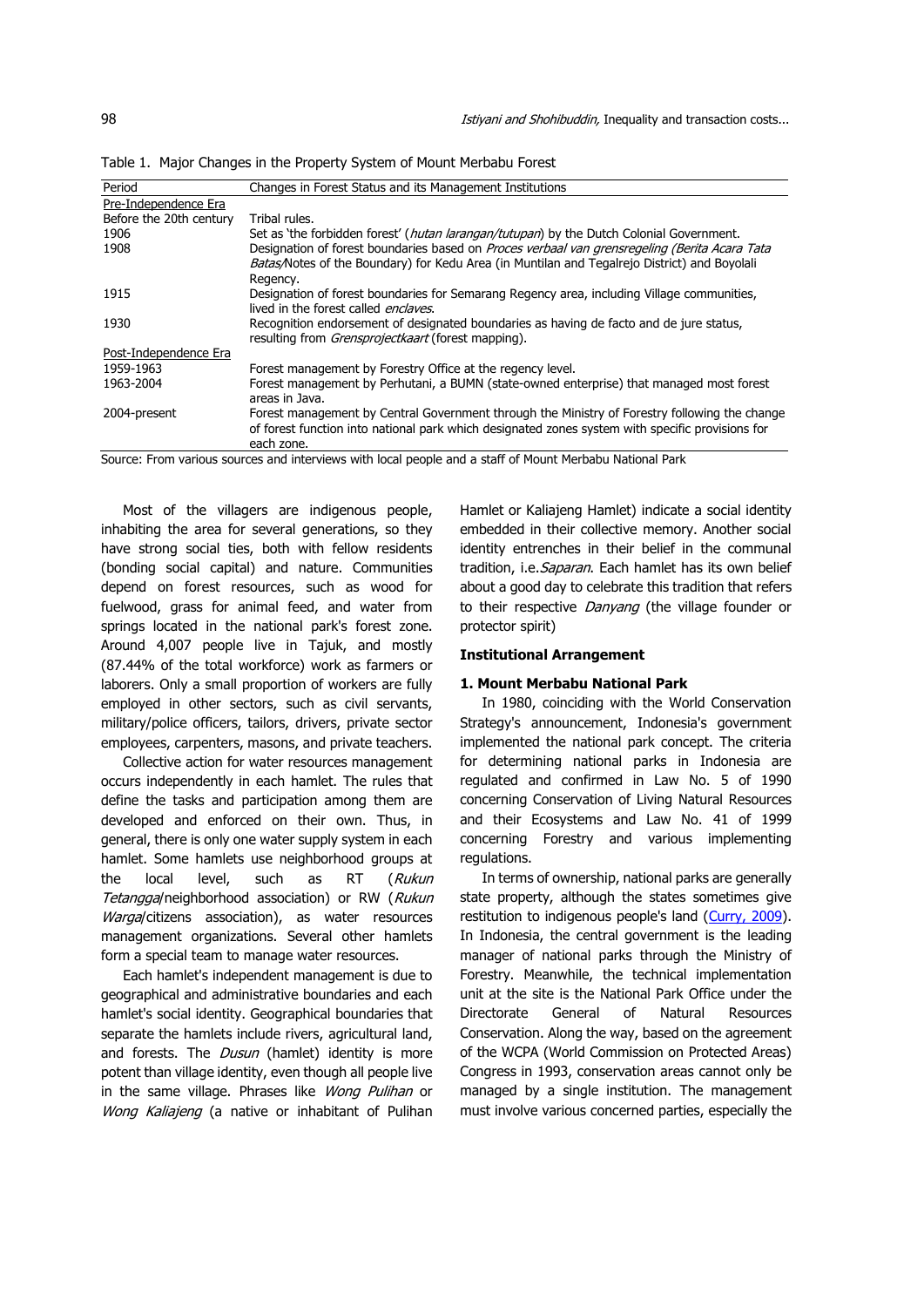community around the area [\(Dunggio & Gunawan,](#page-13-9)  [2009\)](#page-13-9).

The property system of Mount Merbabu forest has changed several times. Table 1 shows institutional changes on Mount Merbabu forest concerning its property system. After Indonesia's independence, it was managed by the Forestry Department of Indonesia at the regency level. Subsequently, in 1963, Perhutani (state-owned enterprise) managed some parts of the forest as a timber production source. Finally, in 2004, the Ministry of Forestry of Indonesia took over the management and changed the forest function as a national park.

The government divided the the national park area into several zones: (i) the core zone, i.e. a part the national park that is protected, serving to protect the representation of the original and unique biodiversity; (ii) the jungle zone, i.e. a part that, due to the location, the conditions and its potential, can support the interests of conservation in the core zone and the zone of utilization; (iii) the utilization zone, i.e. a part where the natural conditions and potentials are mainly utilized for the benefit of nature tourism and other environmental conditions/services; (iv) traditional zone, i.e. a part that is determined for the benefit of traditional use by the local community who due to their historical background has a strong dependency on natural resources; (v) rehabilitation zone, i.e. a part that needs to be restored since the living community and its ecosystem is damaged; and (vi) cultural zone, i.e. a part in which there are religious sites, cultural and or historical heritage used for religious activities, and protection of cultural or historical values.

Institutional change of the forest into Mount Merbabu National Park affects the relationship between the local community and the forest and its resources. The central government established a government agency responsible for the management of national park. Local people's activities must be adjusted according to the national park's zone designation, although most of them do not understand this system. Some hamlet residents are still allowed to manage the land called *lacen* in the utilization zone, which used to be obtained from the community-based forest management program (PHBM) when the government organizes the Merbabu mountain forest area as a production forest [\(Gunawan et al., 2013\)](#page-13-8). Thus, local people may still benefit from forest resources but must comply with state regulations and government agencies responsible for the forests. For instance, in the context of local wood needs, the community cannot cut down and take advantage of forest trees, even trees that have already fallen. There is a rule that fallen trees must be returned to nature by burying them in the forest's ground. Entering the woods with a rifle is also illegal, while incidentally, the local people need to drive out monkeys that often destroy their crops.

The constraints that the government imposes have sometimes created tension between government agencies carrying out state duties and the locals fighting for their livelihoods. For instance, in Sokowolu Hamlet, Tajuk Village, a physical fight between six national park forest rangers had occurred in Sokowolu. The violence that led to the burning of a motorbike belonging to one of the officers was a response to allegations of an elderly villager as being committed in illegal logging. Patrol officers also detained a local resident for carrying a rifle which the resident used to repel a herd of monkeys that destroyed agricultural land. The officers finally released the local resident after the hamlet leader threatened to mobilize the crowd to the detention location. These incidents are in line with the research of [De Pourcq et al. \(2017\)](#page-12-2) and [Mukherjee \(2009\),](#page-13-1) namely that conservation policies in national park areas that are insensitive to the needs of local communities are very likely to cause conflict and violence between local communities and the state agency.

There has not been much change in how the local community access water sourced from the national park, but it must comply with applicable regulations. The community can still use water, but only in permitted zones such as the utilization and traditional zones. The locals cannot build and/or rebuild water storage tanks in the restricted zone. There are also variations in how the hamlets in Tajuk Village get their water from the national park areas. Apart from being related to the state-property embedded in the national park, this variation is related to the principle of riparian rights recognized by village communities which means the people closest to the water source are more entitled to access these resources [\(Craig, 2012\)](#page-12-7). Common variations are (i) communities directly adjacent to the national park can access water straight from the source, and (ii) hamlet communities that are not directly adjacent to the national park can access water, but through coordination with hamlets directly neighboring the national park. Some hamlets also provide water management services to parties outside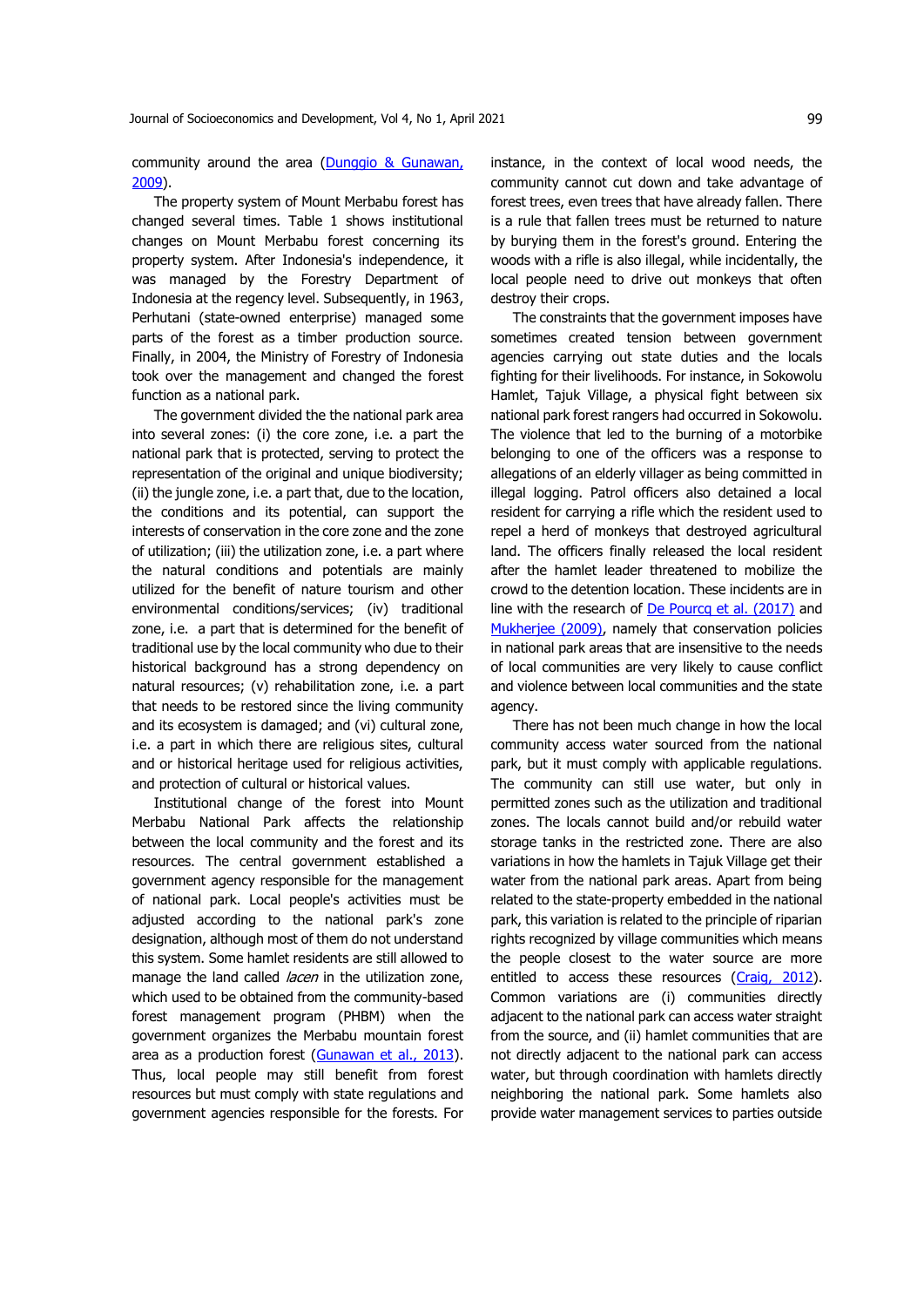the village, such as Salatiga City areas, which are relatively remote.

# **2. PAMSIMAS**

In 2013, Tajuk Village received a grant from the government for the PAMSIMAS program by complying with the government's strict rules. These strict rules are part of an effort to change people's behavior and habits within a development project framework  $(Li)$ [2016\)](#page-13-10). The village must compete with other villages in the regency. They must make program proposals to Semarang Regency government and meet some requirements set by the policy makers (the government and the World Bank). The requirements included (i) villages were capable of providing Community Empowerment cadres in the Water and Sanitation sector; (ii) the community had to provide an endowment fund in 4% in cash and 16% in kind; (iii) the community must get used to healthy sanitation behavior and bear the costs of transformation activities. After fulfilling these requirements, Tajuk Village received a grant from the State Budget amounting to 216 million rupiahs.

Apart from the rules that the village must meet before program implementation, other rules needed to be implemented during program implementation. These rules were embedded in the technical manuals for ensuring the performance of PAMSIMAS. To implement these regulations, program implementers received various training and technical guidance facilitated by the government. The rules that significantly change water management under PAMSIMAS Tajuk Village are (i) the adoption of a water pricing mechanism; (ii) the obligation for the community involved in PAMSIMAS to install a water

use meter; and (iii) the establishment of Water Supply and Sanitation Facility Management Agency (BPSPAMS) as a new collective-choice body. Table 2 shows more details regarding the major rules under the PAMSIMAS program in Tajuk Village.

Of these main rules in PAMSIMAS, the rule that makes water availability higher is the volumetricbased water pricing mechanism. The mechanism can provide incentives for more efficient water use [\(Narasimhan, 2016\)](#page-13-11). The users must bear the opportunity cost of using water. Based on an interview with a farmer, water use became more efficient after the implementationof PAMSIMAS. Some farmers said that they were worried about using water excessively so that the costs would be high. Thus, water is more available, especially for farmers living in the lower terrain who used to face water shortage. In other words, the market-like institution under PAMSIMAS has resulted in water use efficiency, which means that all water users get sufficient water.

However, the problem usually arises with regard to how a reasonable price can be determined [\(Chen et](#page-12-8)  [al., 2013\)](#page-12-8). Initially, the community responded to this rule with pros and cons. Most of the farmers witha lot of livestock objected to the regulation because they were worried that they would pay a high-water price. Meanwhile, people who mostly live in lower areas strongly agreed. They considered that people living in higher areas used water excessively. Thus, residents in lower areas often experienced water shortages. The whole community ultimately agrees with the rules regarding the cost of water as long as they decide it themselves, and the water price will not be as high as in urban areas

| Major Rules                                                                         | Consequences                                                                                                                                                                                                                                                                                                                                                                |
|-------------------------------------------------------------------------------------|-----------------------------------------------------------------------------------------------------------------------------------------------------------------------------------------------------------------------------------------------------------------------------------------------------------------------------------------------------------------------------|
| 1. The adoption of a water<br>pricing mechanism (a<br>market-like mechanism)        | - A volumetric water pricing is enacted (water charge is based on the amount of water used).<br>- All water users have to pay monthly abonnement and the charge of water counted per<br>cubic meter                                                                                                                                                                         |
| 2. The obligation to install<br>new technology, mostly<br>water meter in each house | - The water system is designed as a closed pipeline network to control water transfer.<br>- Smaller pipes connect the main water storage tank to water users' houses. With a gravity<br>system, water flows from the water storage tank to the downstream area.<br>- Water meter/calculator is installed in each house to count the amount of water usage per<br>household. |
| collective-choice body                                                              | - Water users who have installed this machine have automatically joined the program.<br>3. The establishment of a new – Changes in stewardship in water management from the leaders of RTs to the BPSPAMS, as<br>a new collective choice body.<br>- Members of the BPSPAMS have authority over daytoday management, including operation<br>and monitoring.                  |

Table 2. Major Rules of Water Management under PAMSIMAS in Tajuk Village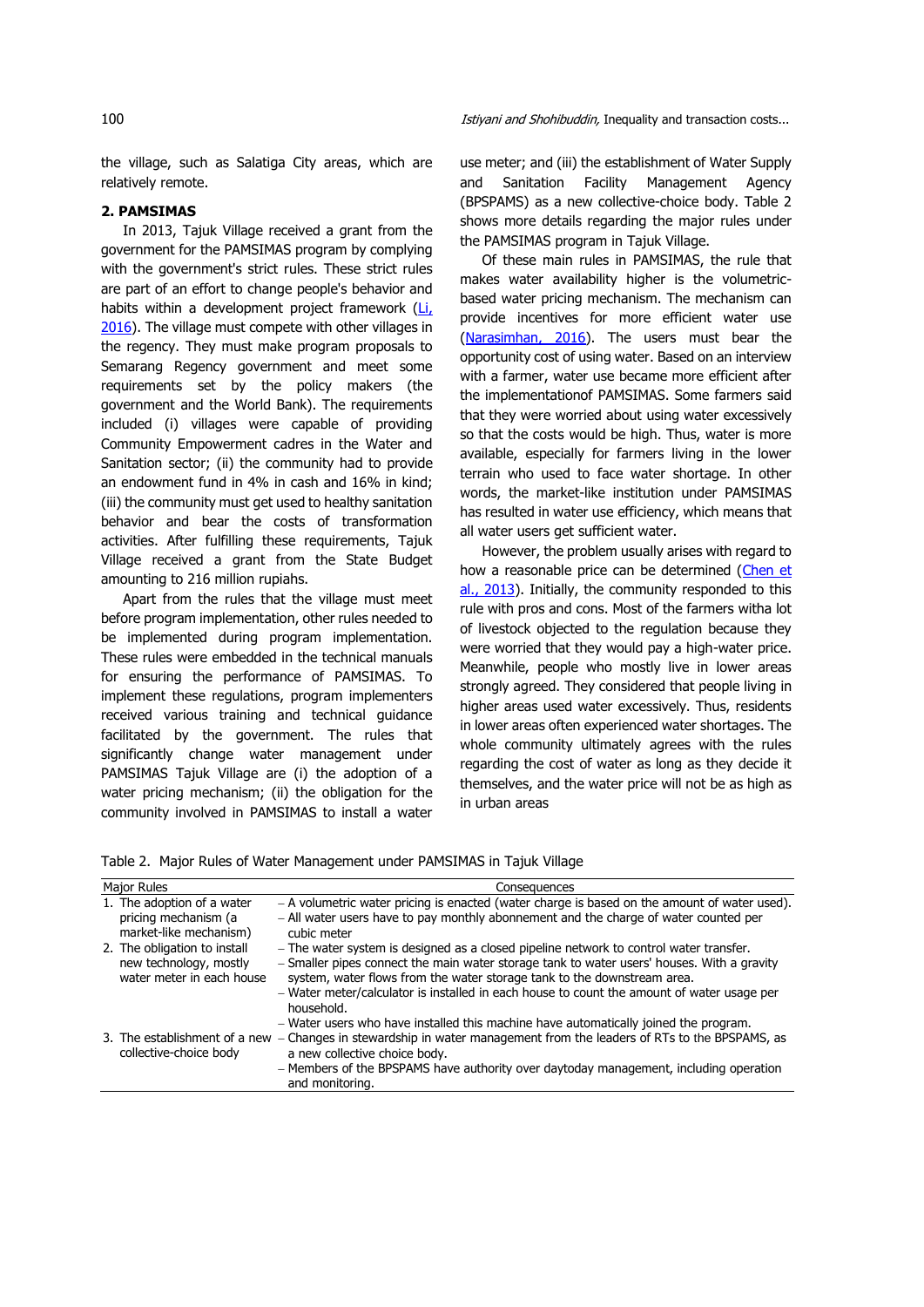# **Inequalities**

With the amount of the fund granted (216 million rupiahs), the program could only reach a limited number of houses in the village. Of the 969 houses in Tajuk Village, only 207 could benefit from PAMSIMAS. Thus, only two hamlets, namely Hamlets of Pulihan and Kaliajeng, could be involved in the program. All houses (140 houses) in Pulihan and a number of the houses (67 houses) in Kaliajeng got the privilege to join the program. Besides, two parties outside the village, an agricultural company and a social foundation, were allowed to join at their own expense. Table 3 shows the groups of water users in the PAMSIMAS program in Tajuk Village.

Table 3. Water Users within PAMSIMAS System in Tajuk Village

| Water Users           | Number<br><b>Users</b> | Water Uses              |
|-----------------------|------------------------|-------------------------|
| Pulihan inhabitants   | 140                    | Domestic use and        |
|                       |                        | agricultural production |
| Kaliajeng inhabitants | 67                     | Domestic use and        |
|                       |                        | agricultural production |
| Agricultural company  | 1                      | Livestock production    |
|                       |                        | <b>business</b>         |
| Social institution    |                        | Social activities and   |
|                       |                        | hospitality business    |

The two hamlets joining PAMSIMAS, Pulihan and Kaliajeng, have differences in bio-physical condition and endowment. Pulihan has a better advantage in biophysical conditions since it has several abundant alternative water sources in its area. Its location is also in the upper terrain and adjacent to the national park zone where the spring for PAMSIMAS locates. With the principle of riparian rights believed among the villagers, Pulihan has the right to fetch water from the closest park's zone. Meanwhile, Kaliajeng is located lower than Pulihan. Although it has several alternative water sources, it is not sufficient for all inhabitants. Kaliajeng has quite a large spring, but its location is in an area under its residential terrain, so they cannot use a gravity system that facilitates water distribution. Moreover, they do not have sufficient technology to drain water from the bottom to the top. Therefore, Kaliajeng must seek access to water from Pulihan.

Biophysical conditions and endowments of different water users in the village have alluded to who will receive more benefits from PAMSIMAS. Ostrom [\(2010\)](#page-14-11) suggested that biophysical and material conditions may affect how resources and property are distributed or restricted. With that unequal situation, Pulihan got more opportunities to allow all its residents could be involved in PAMSIMAS, while Kaliajeng did not get the same chance. Kaliajeng must get 'generosity' from Pulihan to get water access. This confirms [Kurian & Dietz's \(2013\)](#page-13-2) research results that resource users with more endowments will benefit more than those who do not.

Apart from biophysical conditions, power asymmetries also affect how development programs are implemented in Tajuk. [García & Bodin \(2019\)](#page-13-12) suggested that participation in various forums is the key to influence decision-making in water governance. Pulihan has become more robust due to several local political elites residing there. The village office is located in Pulihan, and some people holding strategic positions as village officials also lived in Pulihan, including the village head and village secretary. Besides, a resident of Pulihan worked for national park office and all members of BPSPAM as the collective choice body were Pulihan residents. These strategic positions gave Pulihan more opportunities to participate and more power to influence decisionmaking processes than other hamlets.

Power asymmetries, in turn, also intersect with asymmetric information of different groups [\(Saam,](#page-14-12)  [2007\)](#page-14-12). Since elites' strategic positions were mostly concentrated in Pulihan, information on development programs, especially from the top-level government and the national park agency, ranmostly to Pulihan. The national park staff from Pulihan mostly coordinated more conservation programs with the government and various civil society organizations (CSOs) outside the village. This unequal access to information is very likely to impact development programs significantly, especially if it is not transparent [\(Lightfoot & Wisniewski, 2014\)](#page-13-13). A hamlet head who did not receive the PAMSIMAS program even expressed a despair feeling and stated, in a satirical tone, "let Pulihan be full first." This shows how Pulihan enjoyed more and earlier development programs than other hamlets.

Furthermore, there is a power imbalance between the surrounding rural communities and the national park management. In the context of state-centered management of national parks, the state has expanded its power [\(Lunstrum, 2013\)](#page-13-14). To access resources from national parks, neighboring rural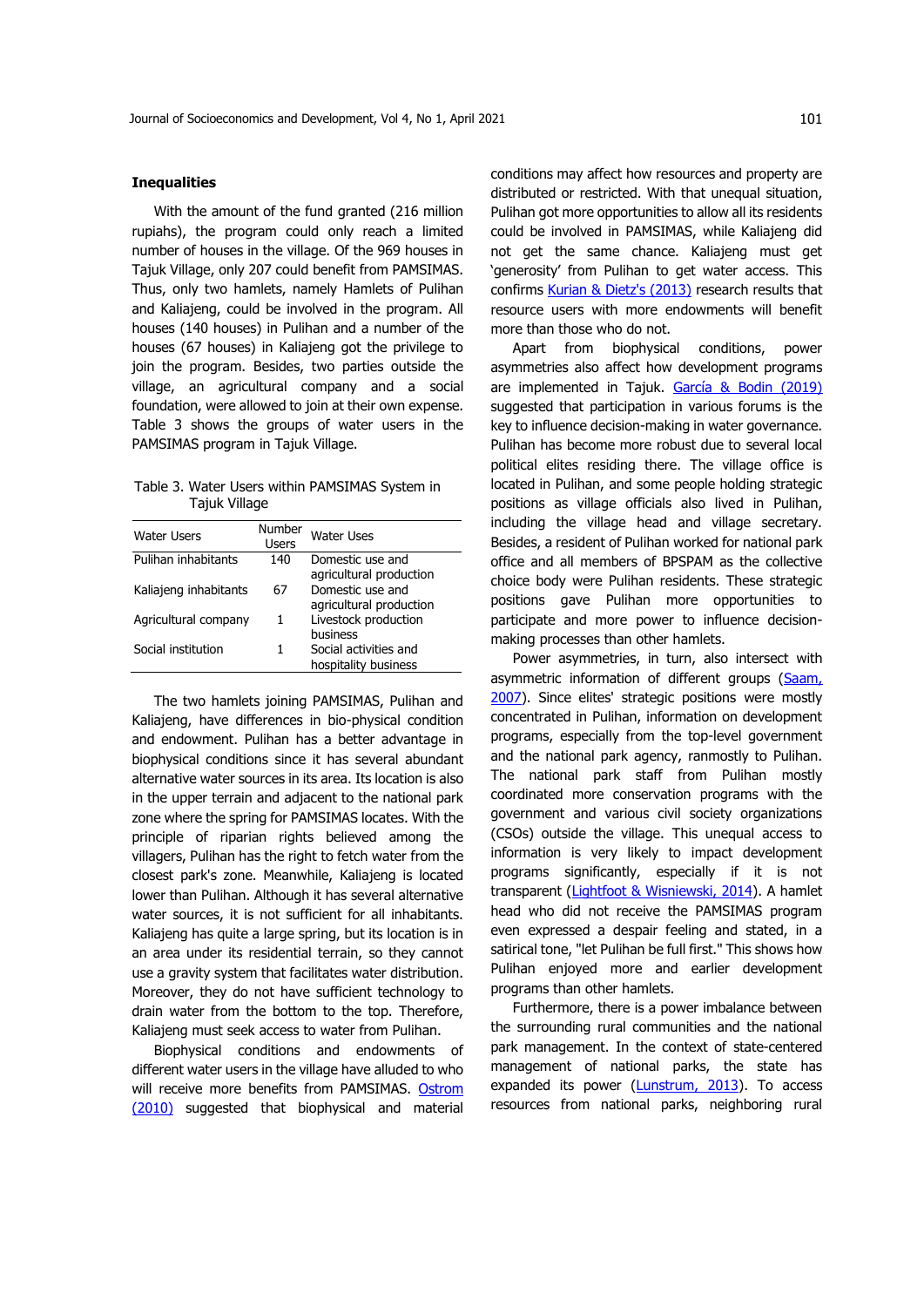communities must follow rules that promoted conservation. Even though local communities recognized riparian rights and felt they own water resources close to them, the national park resources are legally a state property. Enforcement usually follows the zoning system of the national park and the restrictive rules embedded in it. What is often worrying is the exerciseof law enforcement with a militaristic approach, which sometimes worsens the relationship between the national park and the surrounding village communities [\(Lunstrum, 2014\)](#page-13-15).

## **Transaction Costs and Uncertainty**

Unequal relations among water user groups in PAMSIMAS increased transaction activities which in turn increase costs incurred. This is in line with [Ostrom's insight \(2015\)](#page-14-8) that transaction costs are very likely to be high if individuals have different information, incentives, resources, and social norms. As described above, Pulihan and Kaliajeng have differences in biophysical conditions, power, and information. Meanwhile, there is an imbalance in power relations between the state that manages the national park and the surrounding village communities. Characteristics of water user groups, such as bounded rationality and opportunism, also impact increasing transaction costs in the development program [\(Coggan et al., 2013\)](#page-12-9). In the case of PAMSIMAS in Tajuk, user groups prioritized the interests of their respective groups.

In the water market, property rights significantly affect transaction costs [\(Williamson, 2015\)](#page-14-13). The PAMSIMAS water source in Tajuk is located in the national park area. There is an overlapping institutional arrangement to this water source. The rural communities believed they had the right to use the water source because they recognized riparian rights. Pulihan is close to the water source, therefore acknowledging ownership to the resource and rights to transfer access and distribute water to other parties they agree with. Meanwhile, the government considered that it is legally a state property. The parties who wished to gain water access should carry out transaction activities and incur transaction costs.

There were several forms of transaction costs in implementing PAMSIMAS in Tajuk. Firstly, transaction activities in the form of lobbying for the collective interests of each water user group. Kaliajeng needed to negotiate with Pulihan to keep getting water allocation and getting involved in the PAMSIMAS

program. The head of Kaliajeng hamlet met directly with the village secretary, a resident of Pulihan, several times to discuss the possibility of Kaliajeng getting access to water. These meetings were held at the village office and the village secretary's house. During the dry season, Kaliajeng would ask Pulihan to allocate water to them. In the rainy season, Kaliajeng would ask them to stop the distribution because the water sourced from the springs in Kaliajeng has met all its residents' needs. Meanwhile, although not as often as Kaliajeng, Pulihan must also negotiate with the national park authorities to ensure that they could still access water sourced from the national park area. The lobbies were facilitated by the non-civil servant national park staff living in Pulihan.

The lobby and search for information activities required money and effort. Money was explicitly needed, especially for the cost of transportation. In every effort to find information, a hamlet representative visited the targeted parties, so they had to leave their job. Implicitly, costs were incurred in actors' labor and time spent in information seeking or supervision. If converted to the average standard wages per day received by local people as laborers working in fields/ agricultural land, the transaction costs incurred were around 60,000 - 70,000 rupiahs for each time information inquiry process was done. Therefore, Kaliajeng spent more time and resources to negotiate with local elites and BPSPAMS. Negotiations allowed Kaliajeng to continue to access water through PAMSIMAS under the coordination of Pulihan.

|  |  | Table 4. Contribution Fee of Water Usage |  |  |  |
|--|--|------------------------------------------|--|--|--|
|--|--|------------------------------------------|--|--|--|

| <b>Water Users</b>    | Tariff of    | Tariff of Using |  |  |
|-----------------------|--------------|-----------------|--|--|
|                       | Household    | Water           |  |  |
|                       | rupiah/month | rupiah/ $m3$    |  |  |
| Pulihan inhabitants   | 1,000        | 200             |  |  |
| Kaliajeng inhabitants | 3,000        | 200             |  |  |
| Agricultural company  |              | 3,000           |  |  |
| Social institution    |              | 3,000           |  |  |

Secondly, other transaction cost was in the form of contractual relationships among groups of water users. Volumetric-based water pricing rules applied to all water users and were managed by BPSPAMS as the collective choice body. The two hamlets were involved in a contractual relationship through the settlementof different water tariffs. Table 4 shows that the costs incurred by each sub-group are uneven. As a part of the unwritten contractual agreement, the residents of Kaliajeng paid a higher tariff than the residents of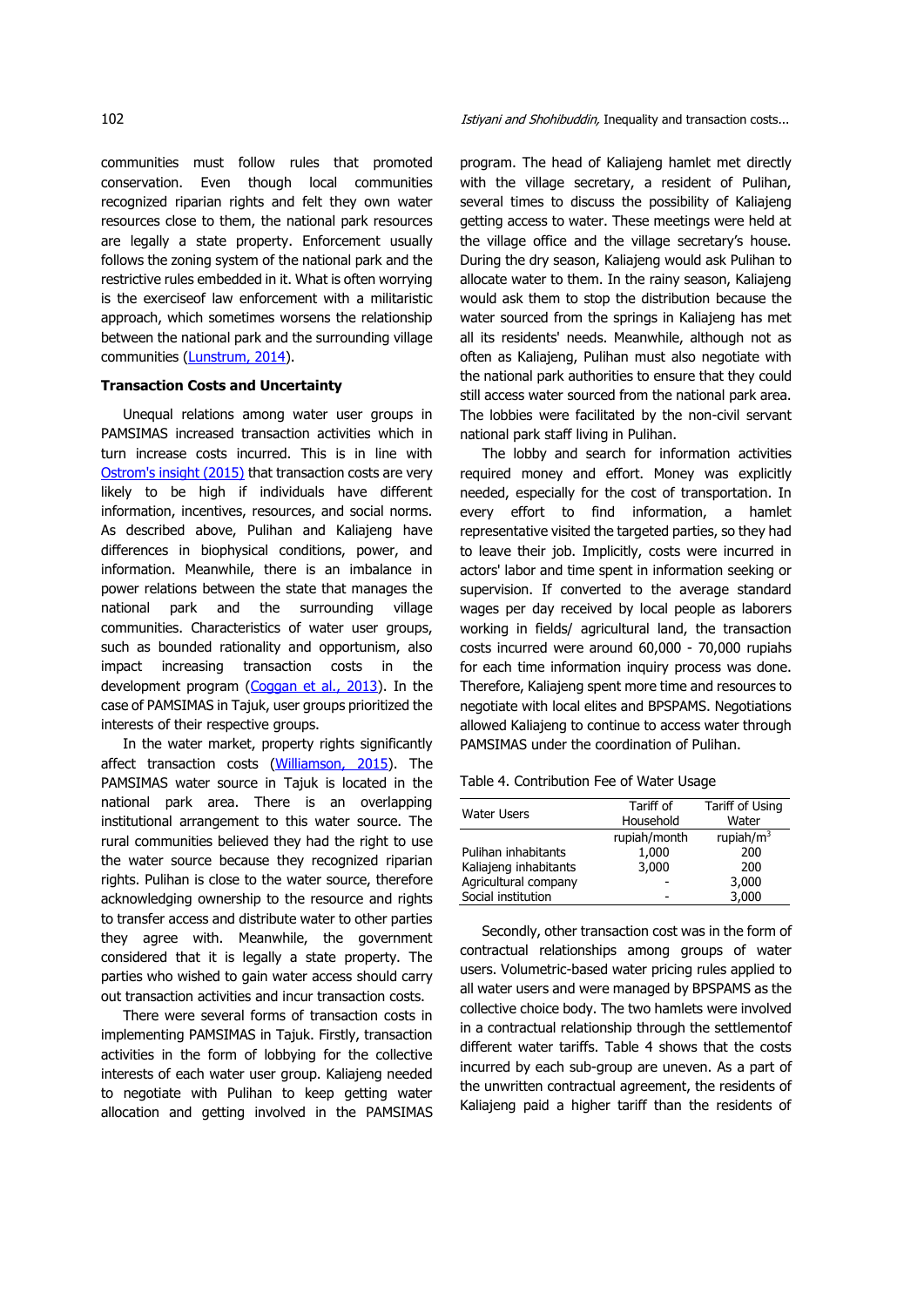Pulihan. To continue to get water distribution, however, Kaliajeng must agree to the water tariff decision determined by Pulihan.

Following the transaction costs spent, there was uncertainty regarding water access for each hamlet involved in PAMSIMAS. As embedded in riparian rights, residents of Pulihan had the right to be more prioritized over water access than Kaliajeng or other parties. This means that water users with more endowments will benefit from the management [\(Kurian & Dietz, 2013\)](#page-13-2). Thus, Kaliajeng depended more on the 'generosity' of Pulihan. While unwritten, there was a mutual agreement between Pulihan and Kaliajeng in which Pulihan would be given a priority in getting water supply during the dry season. Kaliajeng's condition was relatively weak because access to water was only obtained after Pulihan's water needs were fulfilled first. This indicates that the group with lower power or endowment will feel uncertain in getting resources [\(Baland & Platteau, 2018\)](#page-12-4).

This uncertain situation ended in 2018 when the tension between Pulihan and Kaliajeng peaked. Pulihan asked for a tariff increase for Kaliajeng of 5,000 rupiahs per month due to the construction and reparation of pipes. Kaliajeng objected this unilateral decision, so they were not willing to pay. Pulihan then decided to stop water distribution to Kaliajeng. After five years of PAMSIMAS in Tajuk Village, Kaliajeng finally did not join the program. Unfortunately, the equipment such as water meters and pipes built in Kaliajeng are now not used. Kaliajeng eventually lobbied a hamlet in a neighboring village to get water allocation outside the PAMSIMAS program.

Meanwhile, because water mobilization is also related to property rights, Pulihan had to compromise with the national park agency to access water from the park's zones. In this case, the state has more power because the forest and its resources belong to the state [\(Lunstrum, 2013\)](#page-13-14). The government agency of national park has once stated their willingness to take over the water management. After one of the staff learned that water service revenue was quite significant, especially that which was paid by the social foundation,the national park agency tried to capture this opportunity. Responding to this move, Pulihan tried to lobby the agency to keep managing the park's water resources. Fortunately, thanks to a resident of Pulihan who was working for the national park agency, the agency was still willing to accommodate Pulihan's aspirations. Thus, without having state's recognition on joint ownership over forest resources, Pulihan remained facing uncertainty regarding water access to the national park zone.

### **Research Implication**

Management of common-pool resources, such as forests and water, always requires appropriate institutions. Common-pool resources refer to goods or services in which users compete highly to use them or find it difficult or expensive to restrict other users from using them [\(Ostrom, 2015\)](#page-14-8). Institutions are the 'rules of the game' limiting human action and influencing social behavior [\(North, 2016\)](#page-13-16). The rule itself has some dimensions that define the flow of income and costs and give authority to the decision-making process. Those dimensions affect the distribution of assets and power. Although not always efficient, institutions can reduce uncertainty because rules can control individuals' and organizations' decision-making processes [\(Schotch, 2018\)](#page-14-14). Therefore, institutions are substantial since the level of certainty and sustainability will, in turn, enable cooperation and create community economic development.

There are two critical institutions for the management of common-pool resources: (i) those that provide coordination and (ii) property rights [\(Meinzen-Dick, 2014\)](#page-13-17). Coordination is needed to arrange a particular approach to resource management. Coordination function can be provided by the state, collective action, or markets. At the same time, property rights institutions are needed to define the benefit stream of water resources, including access, management, distribution, and exclusion. Many resources are held under certain property rights regimes, which may combine the characteristics of two or more of these types: open-access control (no management intervention), private property (marketbased system), state property (managed by the central government/state), and common property (controlled by the identifiable community based on local rules) [\(Everard & Dupont, 2018\)](#page-13-18).

PAMSIMAS encourages community-based drinking water supply and sanitation, so the coordination institution for collective action stands out in this program. Collective action refers to actions taken together by a group of people whose goal is to improve their condition and achieve common goals [\(Ostrom, 2015\)](#page-14-8). However, in achieving the common goal, the actors in the collective action may follow the rules that exist or just do the opposite, such as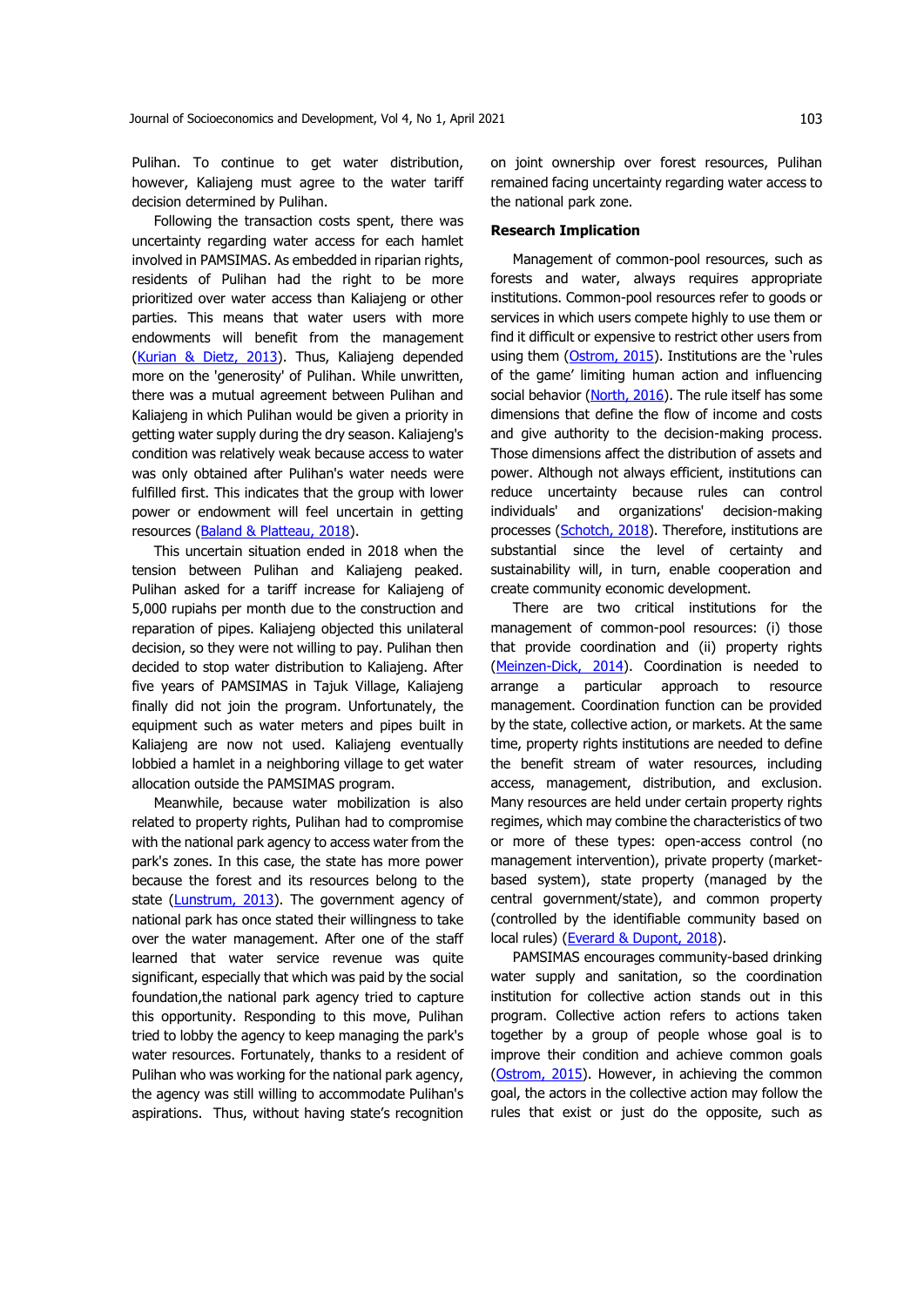engaging in opportunistic behavior [\(Hardin, 2015\)](#page-13-19). Thus, successful water resources management through collective action requires institutional arrangements and certain characteristics of the resource system, water user groups, and a supportive external environment [\(Ostrom, 2015\)](#page-14-8). And one of the most significant is that property rights should be well defined [\(Everard & Dupont, 2018\)](#page-13-18). Property rights will determine whether or not uncertainty can be reduced, and resource management will be sustainable.

The case study's results indicated that two institutional arrangements intersect with the implementation of PAMSIMAS in the research location. Firstly, the property system change strengthens the determination of the national park, where the place of the springs for the PAMSIMAS program is located. Determining the status of Mount Merbabu as a national park means maintaining state property, which also means strengthening the state's power [\(Lunstrum, 2013\)](#page-13-14). On the other hand, the surrounding rural communities acknowledge riparian rights through which they believe that the water source closest to their hamlet is their right [\(Craig, 2012\)](#page-12-7). Secondly, coordinating rules for resource management are agreed in PAMSIMAS. The main rules are adopting the water price mechanism, the obligation to use meter technology, and the establishment of BPSPAMS as the new collectivechoice body. The rule of water prices in PAMSIMAS has increased water availability because the mechanism encourages users to use water efficiently [\(Narasimhan, 2016\)](#page-13-11). Interestingly, village administration's role in this regard was completely absent, especially in defining broader "rules of game" as a reference for operational rule-making by PAMSIMAS in managing water resources. The "absence" of the village government in managing water resources has a context in the local political dynamics, namely the public authorities at the lowest level are already politicized in such a way of held hostage by local political interests during the village head election event [\(Istiyani, 2014\)](#page-13-2).

Furthermore, the study results also showed several inequalities in the program implementation, namely inequalities in bio-physical condition, power, and information. The difference in biophysical locations among hamlets significantly impacts water access, either weakening or strengthening their capacity to control its distribution. The strategic positions that actors have in water user groups also influence the power and information they get. A group of water users has more chances to participate in the project's decision-making, enabling them to control the project more strongly [\(García & Bodin, 2019\)](#page-13-12). The inequalities coupled with local elites' opportunistic behavior have hindered equal cooperation between water users [\(Baland & Platteau, 2018\)](#page-12-4). The case shows that the group with more endowments will get more benefits from the program [\(Kurian & Dietz, 2013\)](#page-13-2).

Even though rules have helped rural communities to increase water availability, PAMSIMAS cannot reduce the uncertainty of water access and transaction costs borne by water users. The group of users who have fewer endowments has to deliver higher transaction costs. They have to lobby groups with higher endowments to keep access to water. Thus, user groups with lower endowments are trapped in uncertain conditions regarding their secured access to water [\(Baland & Platteau, 2018\)](#page-12-4).

Given this situation, the presence of public authority at the local level to resolve disputes, define the public goods, and mediate conflicting interests among community members is necessary. In fact, such authority falls under "the principle of subsidiarity" as stated in the Law no. 6 of 2014 concerning Village. This principle, along with the "principle of recognition", gives the village administration a wide range of authority to govern and make decisions on public matters at the local scale to achieve the maximum prosperity of the community [\(Shohibuddin, 2016;](#page-14-15) [Shohibuddin et al., 2017\)](#page-14-16).

Unfortunately, the village government's absence in governing water access and issuing village regulation had resulted in a win-lose scenario among different groups of water users having conflicting interests regarding water distribution. Such scenario was finally pursued by Pulihan hamlet as they demanded a tariff increase of 5,000 rupiahs per month from water users in Kaliajeng hamlet. This increase was justified by the required costs for financing the reparation and construction of water pipes. However, the group of water users in Kaliajeng hamlet objected such demand and deemed it as a unilateral decision, so they were unwilling to pay. Following this, Pulihan then decided to stop the distribution of water to Kaliajeng hamlet. As a result, after five years of PAMSIMAS, water access for the low endowment group was cut off, so that all equipment that have been invested in the program has been stalled and abandoned.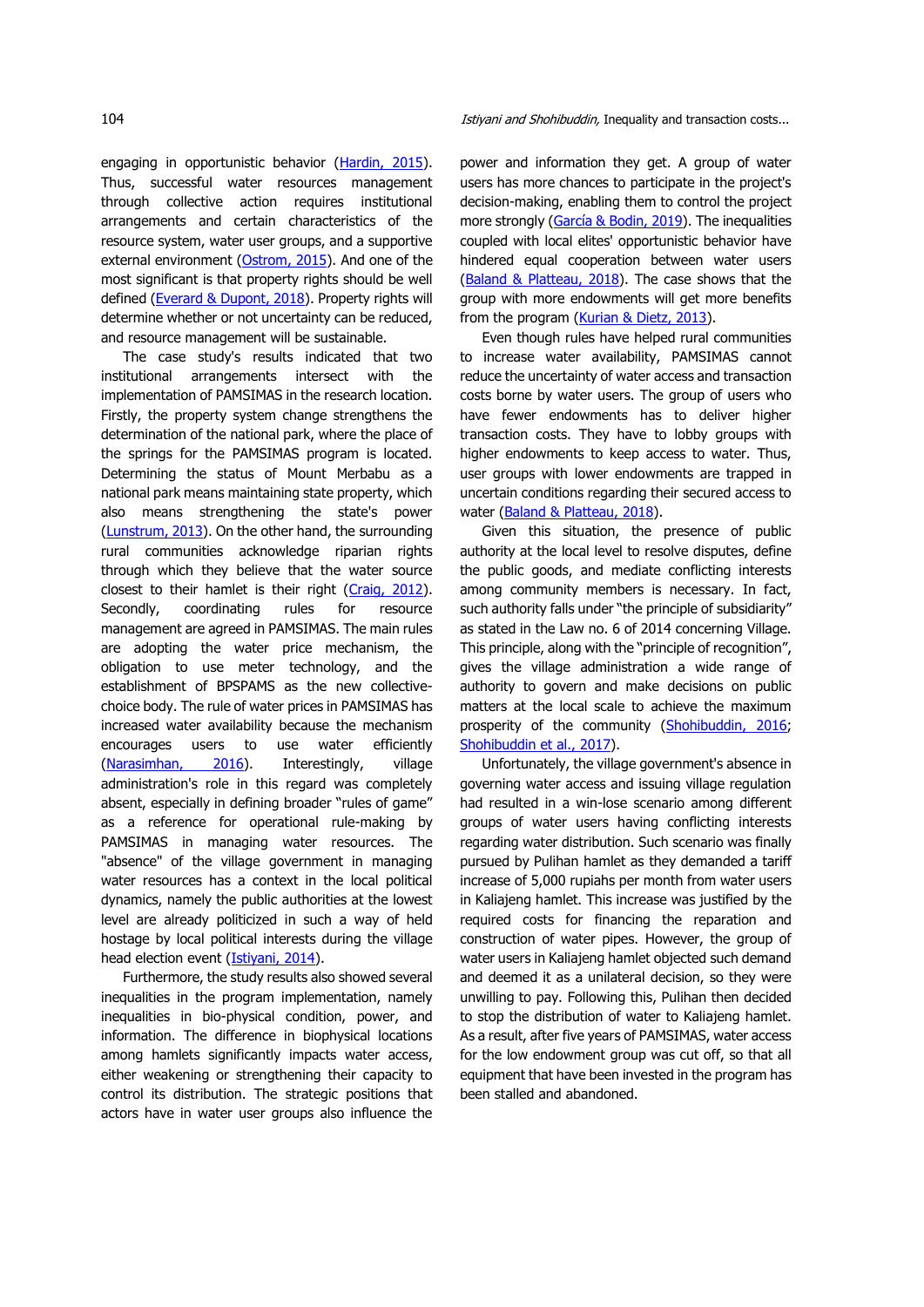On the other hand, property system of forest and water resources also explains how the uncertainty of water access and transaction costs remain continued [\(Williamson, 2015;](#page-14-13) [Womble & Hanemann, 2020\)](#page-14-17). There is an overlapping and even conflicting situation in the property system concerning land and water resources in the national park area, namely stateproperty as defined by national law and common property based on riparian rights as recognized by local rural communities. Furthermore, the undefined forest land boundaries have led to uncertain institutions of coordination in water management, not only for PAMSIMAS program but also for the village administration in general.

Based on the results of the case study, there are several research implications that we can draw. First, water usage charging in PAMSIMAS can increase water availability for more users, but the important issue that requires attention is the rational and appropriate pricing. Pricing needs to integrate public interest and economic benefits applicable to the project [\(Chen et al., 2013\)](#page-12-8). This also means that the determination of water usage charging must pay attention to water users' interests related to the ease of access to water and cost recovery for maintaining water infrastructure [\(Narasimhan, 2016\)](#page-13-11).

Secondly, in determining water usage charging based on water user's interests, local regulation and village governance which can provide broader "rule of game" in the water management should be put in place. This will require the village administration's active engagement in resolving disputes, enhancing public goods, and mediating conflicting interests. Doing so would not let the rule-making process in PAMSIMAS program be greatly determined by some sort of "free fight" mechanism.

Thirdly, policymakers need to recognize the importance of understanding the biophysical conditions, institutions, and attributes of communities in the project area [\(Ostrom, 2015\)](#page-14-8). Inequality of biophysical conditions, including land ownership, is a structural condition that constitutes a challenge both to conservation and development agendas; thus, it must be fully considered in the policy-making process [\(Benra & Nahuelhual, 2019\)](#page-12-10). The water management policies under PAMSIMAS in the study area ignored the ownership gap among hamlets and groups' heterogeneity. Mobilization of water resources (as a prerequisite for markets or market-like institutions) in Tajuk is intricate, so ignoring this will require the water

users to bear higher transaction costs. Implementing sensitive and flexible water management based on local conditions and prospects while strengthening local administration may protect the future of rural communities and the resources they depend [\(Rejekiningrum & Kartiwa, 2018\)](#page-14-18).

Fourthly, government's recognition of common property rights is essential to provide rural communities with incentives and opportunities to manage their resources sustainably in the long run. Mobilization of collective action in resource management depends significantly on property rights, which must be well defined [\(Everard & Dupont, 2018\)](#page-13-18). The massive lobbying activities carried out by the local community and the national park government agency indicate the uncertainty of water rights for the communities [\(Williamson, 2019\)](#page-14-9). Therefore, it is vital to recognize communities' rights and to determine water sources and forest resources' boundaries. [Gunawan et al. \(2013\)](#page-13-8) suggested establishing a buffer zone that can solve the conflict between conservation agenda and surrounding rural communities' needs, along with increasing community-based management and utilization of environmental services of water and ecotourism. Besides, a public domain for rural communities and national parks is essential to build communication and dialogue about conservation policies and rural communities' welfare.

Fifthly, because PAMSIMAS is a community-based program, community participation should be at the center of its implementation [\(Asminar, 2019\)](#page-12-1). The case study showed the degree of group participation in the decision-making process will influence program implementation. Thus, initial knowledge about the actors and their strategic positions is essential to ensure their influence and interests and to deal with such power imbalances. Encouraging genuine participation across actors in different groups will bring greater impacts and reduce power and information asymmetries [\(García & Bodin, 2019\)](#page-13-12). Also, regular participatory monitoring and evaluation of the program are essential [\(Pratama & Isnanik, 2018\)](#page-14-2) to ensure PAMSIMAS providing more sustainable water and sanitation in rural areas.

# **CONCLUSION AND SUGGESTION**

The study, which focuses on such sensitive areas as national parks, disclosed some critical issues in community-based water management. The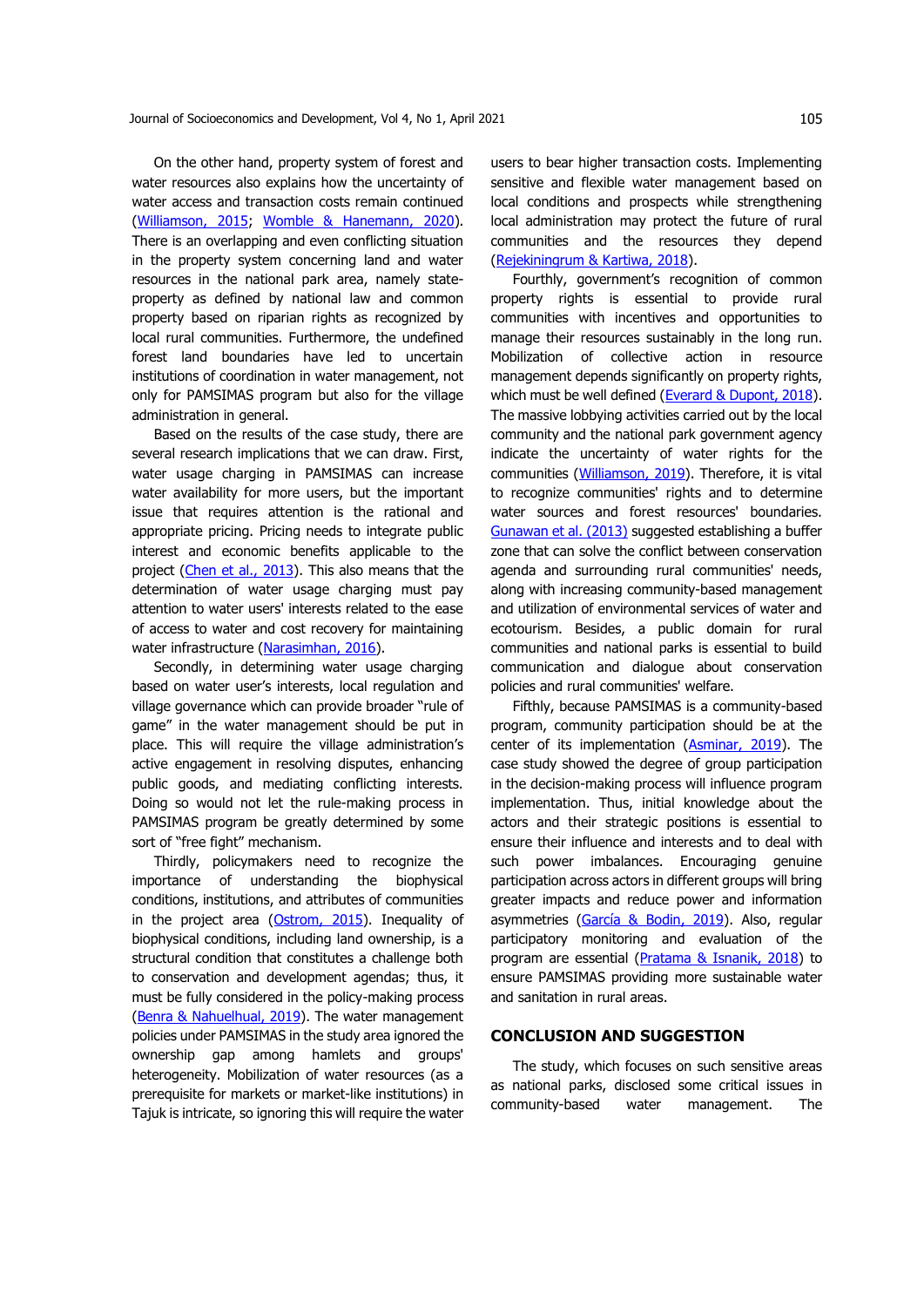government-directed rule in PAMSIMAS program, namely the setting of water price (a market-like mechanism), has helped local communities improve the more efficient use of water and increasing water availability. However, PAMSIMAS program cannot reduce uncertainties in water access and transaction costs that the water users should bear due to two categories of inequalities. The first is due to different biophysical conditions and asymmetry of power and information among community members, which would inevitably influence PAMSIMAS program's performance. The second is inequalities resulting from conflicting property systems regarding land and water inside Mount Merbabu National Park, i.e., between state-property regime and common property regime. Thus, It has impacted as well on uncertainties in water access and transaction access.

By highlighting these two categories of inequality, this study suggests that the rule-making regarding water management in PAMSIMAS program prioritizes rational and legitimate pricing by considering both economic benefits and public interests. The recognition of local characteristics must be incorporated into water management policies, including the biophysical conditions and different attributes of communities in a project area. To ensure the balance between different water management priorities, it is suggested that the village government exercises its broad range of authority to govern "localscale matters", especially by issuing relevant village regulations and carrying out the effective governance of local natural resources. Furthermore, government's recognition of common property rights is essential to provide incentives and opportunities for local communities to manage their resources sustainably. Last but not least, since PAMSIMAS is a communitybased program, genuine and inclusive participation among community members must be the primary concern throughout its implementation.

# **REFERENCES**

<span id="page-12-5"></span>Arifin, B. (2006). Transaction cost analysis of upstream-downstream relations in watershed services: Lessons from community-based forestry management in Sumatra, Indonesia. Quarterly Journal of International Agriculture, 45(4), 361- 375 Retrieved from https://www.agrar.huberlin.de/de/institut/departments/daoe/publ/qjia/ contents/2006/4-06/arifin.htm

106 106 Istiyani and Shohibuddin, Inequality and transaction costs...

- <span id="page-12-1"></span>Asminar, A. (2019). Partisipasi dan swadaya masyarakat dalam rangka menyukseskan Pamsimas III di Kabupaten Bungo, Provinsi Jambi. Journal of Regional and Rural Development Planning, 3(1), 35. https://doi.org/10.29244/jp2wd.2019.3.1.35-46
- <span id="page-12-4"></span>Baland, J. M., & Platteau, J.-P. (2018). Collective action on the commons: In Inequality, Cooperation, and Environmental Sustainability. Princeton University Press (pp. 10–35). https://doi.org/10.2307/j.ctv301grk.5
- <span id="page-12-3"></span>Bardhan, P., Ghatak, M., & Karaivanov, A. (2018). Inequality and Collective Action. In Inequality, Cooperation, and Environmental Sustainability. Princeton University Press (pp. 36–59). https://doi.org/10.2307/j.ctv301grk.6
- <span id="page-12-10"></span>Benra, F., & Nahuelhual, L. (2019). A trilogy of inequalities: Land ownership, forest cover and ecosystem services distribution. Land Use Policy, 82, 247–257. https://doi.org/10.1016/j.landusepol.2018.12.020
- <span id="page-12-0"></span>Chaerunissa, C. (2014). Partisipasi masyarakat dalam program penyediaan air minum dan sanitasi berbasis masyarakat (Pamsimas) Di Kabupaten Brebes. Politika: Jurnal Ilmu Politik, 5(2), 99-113. https://doi.org/10.14710/politika.5.2.2014.99-113
- <span id="page-12-8"></span>Chen, Z., Wang, H., & Qi, X. (2013). Pricing and water resource allocation scheme for the south-to-north water diversion project in China. Water Resources Management, 27(5), 1457-1472. https://doi.org/10.1007/s11269-012-0248-1
- <span id="page-12-9"></span>Coggan, A., Buitelaar, E., Whitten, S., & Bennett, J. (2013). Factors that influence transaction costs in development offsets: Who bears what and why? Ecological Economics, 88, 222–231. https://doi.org/10.1016/j.ecolecon.2012.12.007
- <span id="page-12-7"></span>Craig, R. K. (2012). Defining riparian rights as "property" through takings litigation: Is there a property right to environmental quality? Environmental Law, 42(1), 115-155. Retrieved from

https://www.jstor.org/stable/43267514?seq=1

- <span id="page-12-6"></span>Curry, N. (2009). National parks. In International Encyclopedia of Human Geography (pp. 229–235). https://doi.org/10.1016/B978-008044910- 4.00576-9
- <span id="page-12-2"></span>De Pourcq, K., Thomas, E., Arts, B., Vranckx, A., Léon-Sicard, T., & Van Damme, P. (2017). Understanding and resolving conflict between local communities and conservation authorities in Colombia. World Development, 93, 125–135. https://doi.org/10.1016/j.worlddev.2016.12.026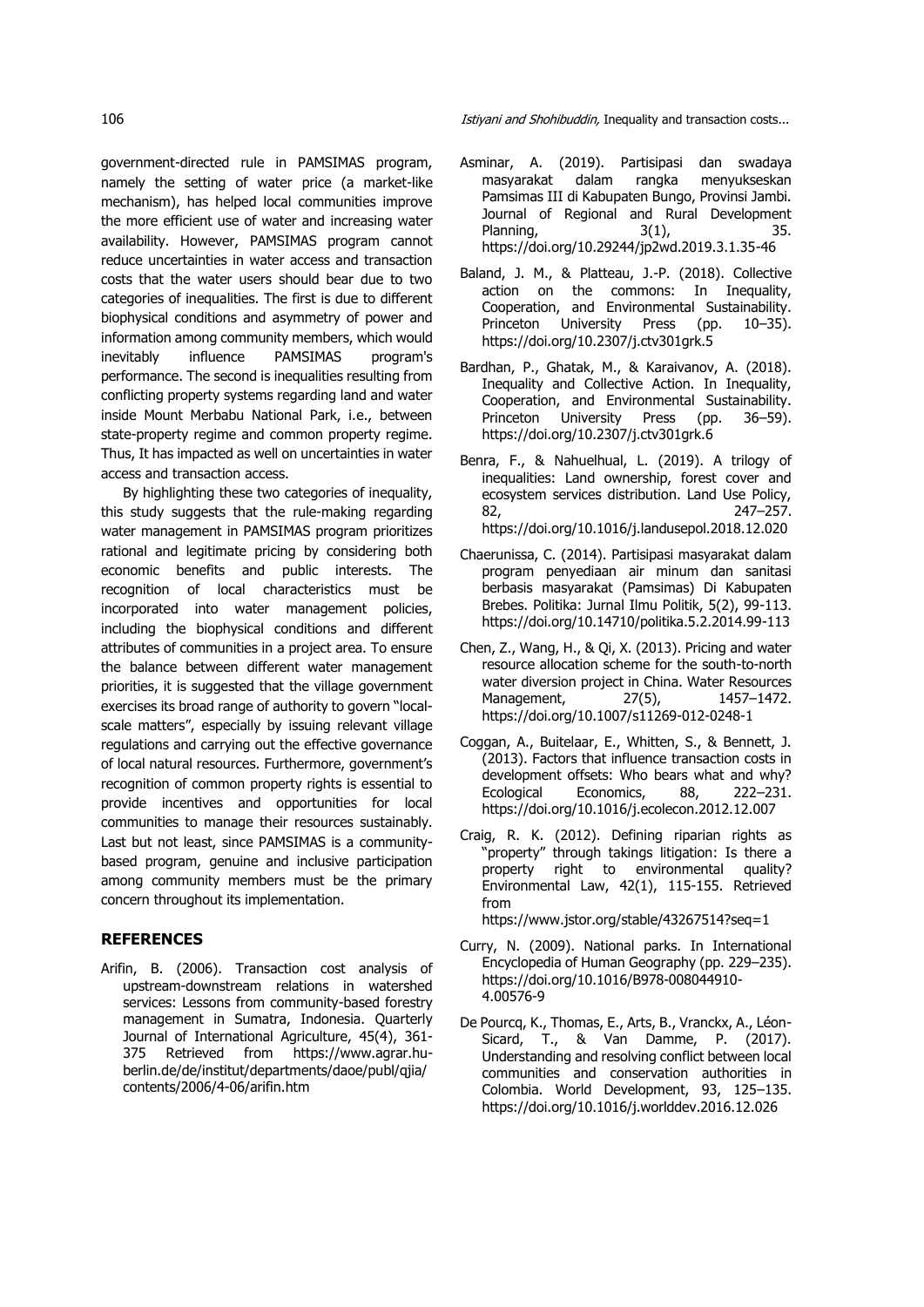- <span id="page-13-6"></span>Deng, X., Song, X., & Xu, Z. (2018). Transaction costs, modes, and scales from agricultural to industrialwater rights trading in an Inland River Basin, Northwest China. Water (Switzerland), 10(11). https://doi.org/10.3390/w10111598
- <span id="page-13-9"></span>Dunggio, I., & Gunawan, H. (2009). An overview on the history of national park management policy in Indonesia. Jurnal Analisis Kebijakan Kehutanan, 6(1), 43–56. Retrieved from https://ejournal.forda-mof.org/ejournallitbang/index.php/JAKK/article/view/338
- <span id="page-13-18"></span>Everard, M., & Dupont, N. A. (2018). Property rights. In The Wetland Book: I: Structure and Function, Management, and Methods (pp. 981–986). https://doi.org/10.1007/978-90-481-9659-3\_188
- <span id="page-13-0"></span>Fitriyani, N., & Rahdriawan, M. (2015). Evaluasi pemanfaatan air bersih Program Pamsimas Di Kecamatan Tembalang. Jurnal Pengembangan Kota, 3(2), 80. https://doi.org/10.14710/jpk.3.2.80-89
- <span id="page-13-12"></span>García, M. M., & Bodin, Ö. (2019). Participation in multiple decision making water governance forums in Brazil enhances actors' perceived level of influence. Policy Studies Journal, 47(1), 27–51. https://doi.org/10.1111/psj.12297
- <span id="page-13-8"></span>Gunawan, H., Bismark, M., & Krisnawati, H. (2013). Kajian sosial ekonomi masyarakat sekitar sebagai dasar penetapan tipe penyangga Taman Nasional Gunung Merbabu, Jawa Tengah. Jurnal Penelitian Hutan Dan Konservasi Alam, 2013(2), 103–119. https://doi.org/10.20886/jphka.2013.10.2.103- 119
- <span id="page-13-19"></span>Hardin, R. (2015). Collective action. In Collective Action. RFF Press. 268p. https://doi.org/10.4324/9781315044330
- <span id="page-13-2"></span>Istiyani, A. (2014). Dinamika pengelolaan sumber daya air di era otonomi daerah studi kasus di Desa Tajuk, Kec. Getasan , Kab. Semarang. Kritis, 23(2), 109–130. https://doi.org/ 10.24246/kritis.v23i2p109-130
- Kurian, M., & Dietz, T. (2013). Leadership on the commons: wealth distribution, co-provision and service delivery. Journal of Development Studies, 49(11), 1532–1547. https://doi.org/10.1080/00220388.2013.822068
- <span id="page-13-3"></span>Laurenceau, M., Destandau, F., & Rozan, A. (2009). A transaction cost approach to assess the Water Framework Directive implementation. WIT Transactions on Ecology and the Environment, 125, 567–578. https://doi.org/10.2495/WRM090501
- <span id="page-13-10"></span>Li, T. M. (2016). Governing rural Indonesia: Convergence on the project system. Critical Policy Studies, 10(1), 79–94. https://doi.org/10.1080/19460171.2015.1098553
- <span id="page-13-13"></span>Lightfoot, G., & Wisniewski, T. P. (2014). Information asymmetry and power in a surveillance society. Information and Organization, 24(4), 214–235. https://doi.org/10.1016/j.infoandorg.2014.09.001
- <span id="page-13-14"></span>Lunstrum, E. (2013). Articulated sovereignty: Extending Mozambican state power through the Great Limpopo Transfrontier Park1. Political Geography, 36, 1–11. https://doi.org/10.1016/j.polgeo.2013.04.003
- <span id="page-13-15"></span>Lunstrum, E. (2014). Green militarization: Antipoaching efforts and the spatial contours of Kruger National Park. Annals of the Association of American Geographers, 104(4), 816–832. https://doi.org/10.1080/00045608.2014.912545
- <span id="page-13-4"></span>McCann, L. (2013). Transaction costs and environmental policy design. Ecological Economics, 88, 253–262. https://doi.org/10.1016/j.ecolecon.2012.12.012
- <span id="page-13-17"></span>Meinzen-Dick, R. (2014). Property rights and sustainable irrigation: A developing country perspective. Agricultural Water Management, 145, 23–31.

https://doi.org/10.1016/j.agwat.2014.03.017

- <span id="page-13-5"></span>Meinzen-Dick, R., Raju, K. V., & Gulati, A. (2002). What affects organization and collective action for managing resources? Evidence from canal irrigation systems in India. World Development, 30(4), 649–666. https://doi.org/10.1016/S0305- 750X(01)00130-9
- <span id="page-13-1"></span>Mukherjee, A. (2009). Conflict and coexistence in a National Park. Economic and Political Weekly, 44(23), 52–59. Retrieved from https://www.jstor.org/stable/40279086?seq=1
- <span id="page-13-11"></span>Narasimhan, S. (2016). Water Pricing: Potential and problems. International Journal of Agricultural Economics and Management, 6(1), 2277–3215. Retrieved from https://www.ripublication.com/ ijaem16/ijaemv6n1\_02.pdf
- <span id="page-13-7"></span>Njiraini, G. W., Thiam, D. R., & Coggan, A. (2017). The analysis of transaction costs in water policy implementation in South Africa: Trends, determinants and economic implications. Water Economics and Policy, 3(1). 1650020-1-30. https://doi.org/10.1142/S2382624X1650020X
- <span id="page-13-16"></span>North, D. C. (2016). Institutions and economic theory. The American Economist, 61(1), 72–76. https://doi.org/10.1177/0569434516630194